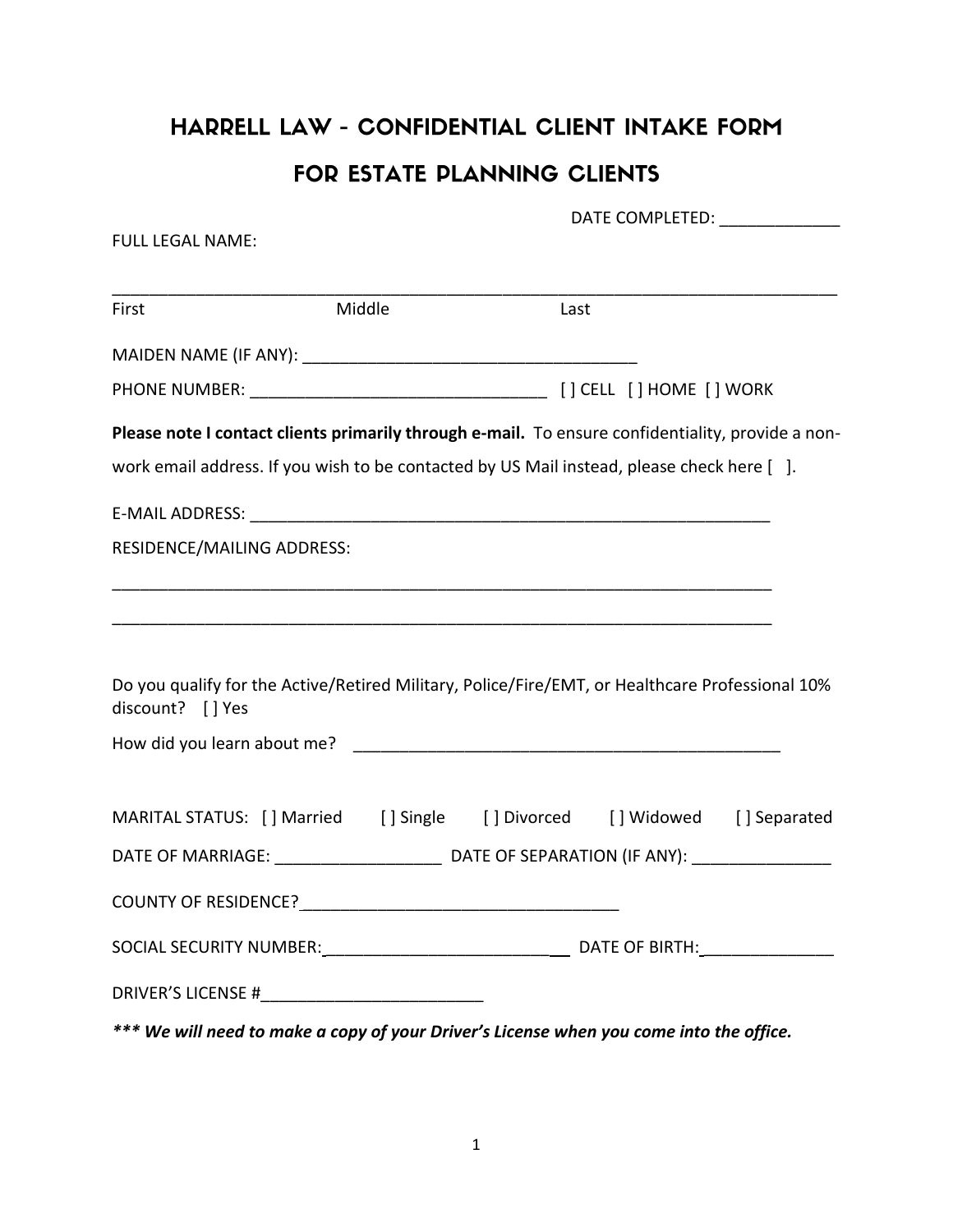## **INFORMATION ABOUT SPOUSE:**

| SPOUSE'S DATE OF BIRTH: ______________________________ |  |
|--------------------------------------------------------|--|
|                                                        |  |
|                                                        |  |

## **INFORMATION ABOUT CHILDREN/GRANDCHILDREN:**

How many children do you have?

Biological? Adopted? Under 18?

How many children does your spouse have?

Biological? Adopted? Under 18?

How many grandchildren do you and/or your spouse have?

Biological? \_\_\_\_\_\_\_\_ Adopted? \_\_\_\_\_\_\_ Under 18? \_\_\_\_\_

We request the following contact information for your beneficiaries or heirs. We may also need this information for any individuals you may appoint as your Power-of-Attorney, Healthcare Representative, Executor, Trustee, or Guardian:

| $\bullet$ [] Child | [] Grandchild | [ ] Other: |
|--------------------|---------------|------------|
|                    |               |            |

| First    | Middle | Last |  |
|----------|--------|------|--|
| Phone:   |        |      |  |
| Email:   |        |      |  |
| Address: |        |      |  |
|          |        |      |  |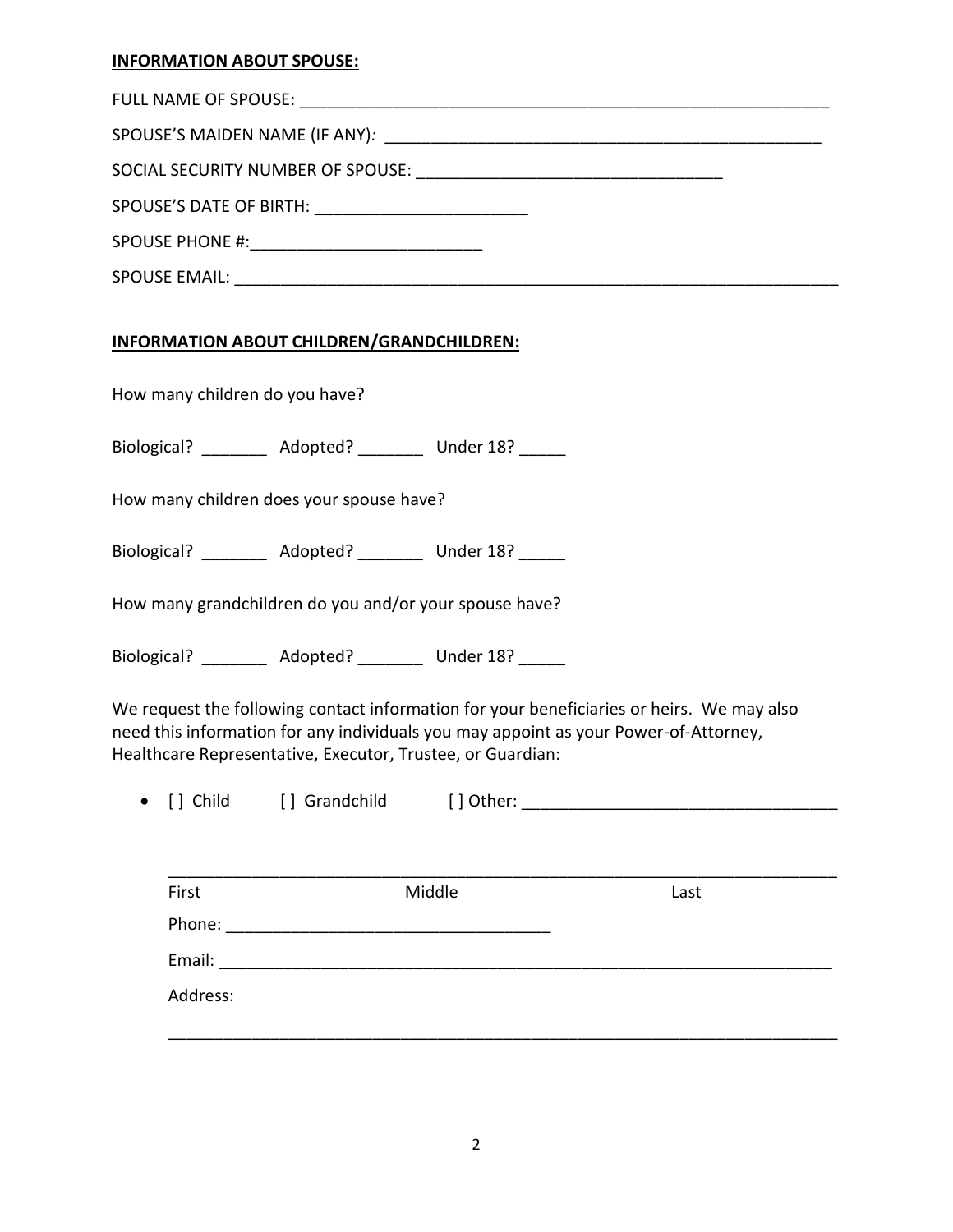| First    |                                                                                                                                                                                                                                | Middle | Last |
|----------|--------------------------------------------------------------------------------------------------------------------------------------------------------------------------------------------------------------------------------|--------|------|
|          |                                                                                                                                                                                                                                |        |      |
|          |                                                                                                                                                                                                                                |        |      |
| Address: |                                                                                                                                                                                                                                |        |      |
|          |                                                                                                                                                                                                                                |        |      |
|          |                                                                                                                                                                                                                                |        |      |
|          |                                                                                                                                                                                                                                |        |      |
| First    |                                                                                                                                                                                                                                | Middle | Last |
|          |                                                                                                                                                                                                                                |        |      |
|          |                                                                                                                                                                                                                                |        |      |
| Address: |                                                                                                                                                                                                                                |        |      |
|          |                                                                                                                                                                                                                                |        |      |
|          |                                                                                                                                                                                                                                |        |      |
|          |                                                                                                                                                                                                                                |        |      |
| First    |                                                                                                                                                                                                                                | Middle | Last |
|          | Phone: The contract of the contract of the contract of the contract of the contract of the contract of the contract of the contract of the contract of the contract of the contract of the contract of the contract of the con |        |      |
|          |                                                                                                                                                                                                                                |        |      |
| Address: |                                                                                                                                                                                                                                |        |      |

 $\overline{a}$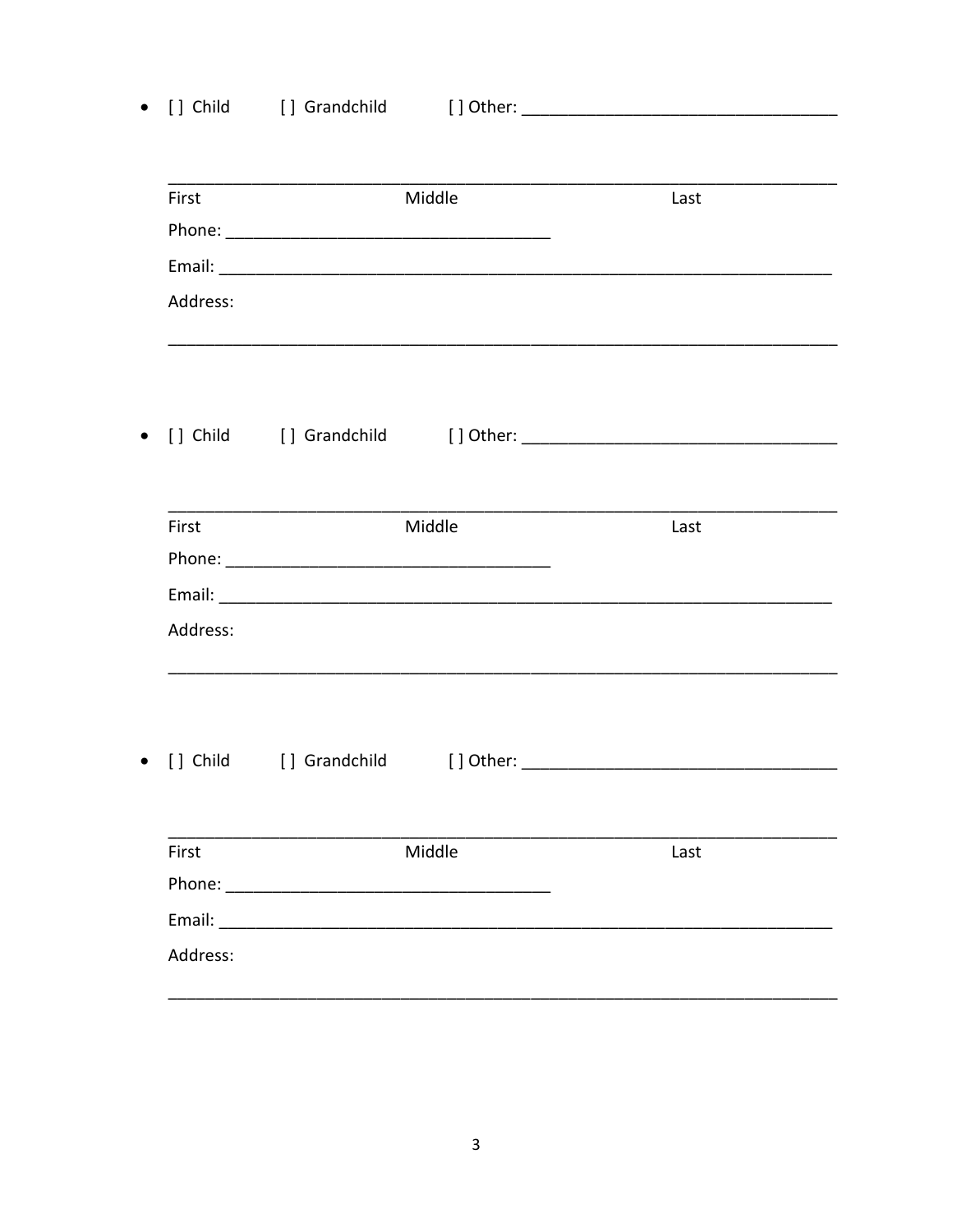| First    |               | Middle                                                                                                                                                                                                                         | Last |  |
|----------|---------------|--------------------------------------------------------------------------------------------------------------------------------------------------------------------------------------------------------------------------------|------|--|
|          |               |                                                                                                                                                                                                                                |      |  |
|          |               |                                                                                                                                                                                                                                |      |  |
|          |               |                                                                                                                                                                                                                                |      |  |
| Address: |               |                                                                                                                                                                                                                                |      |  |
|          |               |                                                                                                                                                                                                                                |      |  |
|          |               |                                                                                                                                                                                                                                |      |  |
| First    |               | Middle                                                                                                                                                                                                                         | Last |  |
|          |               |                                                                                                                                                                                                                                |      |  |
|          |               |                                                                                                                                                                                                                                |      |  |
| Address: |               |                                                                                                                                                                                                                                |      |  |
|          |               |                                                                                                                                                                                                                                |      |  |
| [] Child | [] Grandchild | [] Other:                                                                                                                                                                                                                      |      |  |
| First    | Middle        |                                                                                                                                                                                                                                | Last |  |
|          |               |                                                                                                                                                                                                                                |      |  |
|          |               | Email: Email: All and the state of the state of the state of the state of the state of the state of the state of the state of the state of the state of the state of the state of the state of the state of the state of the s |      |  |